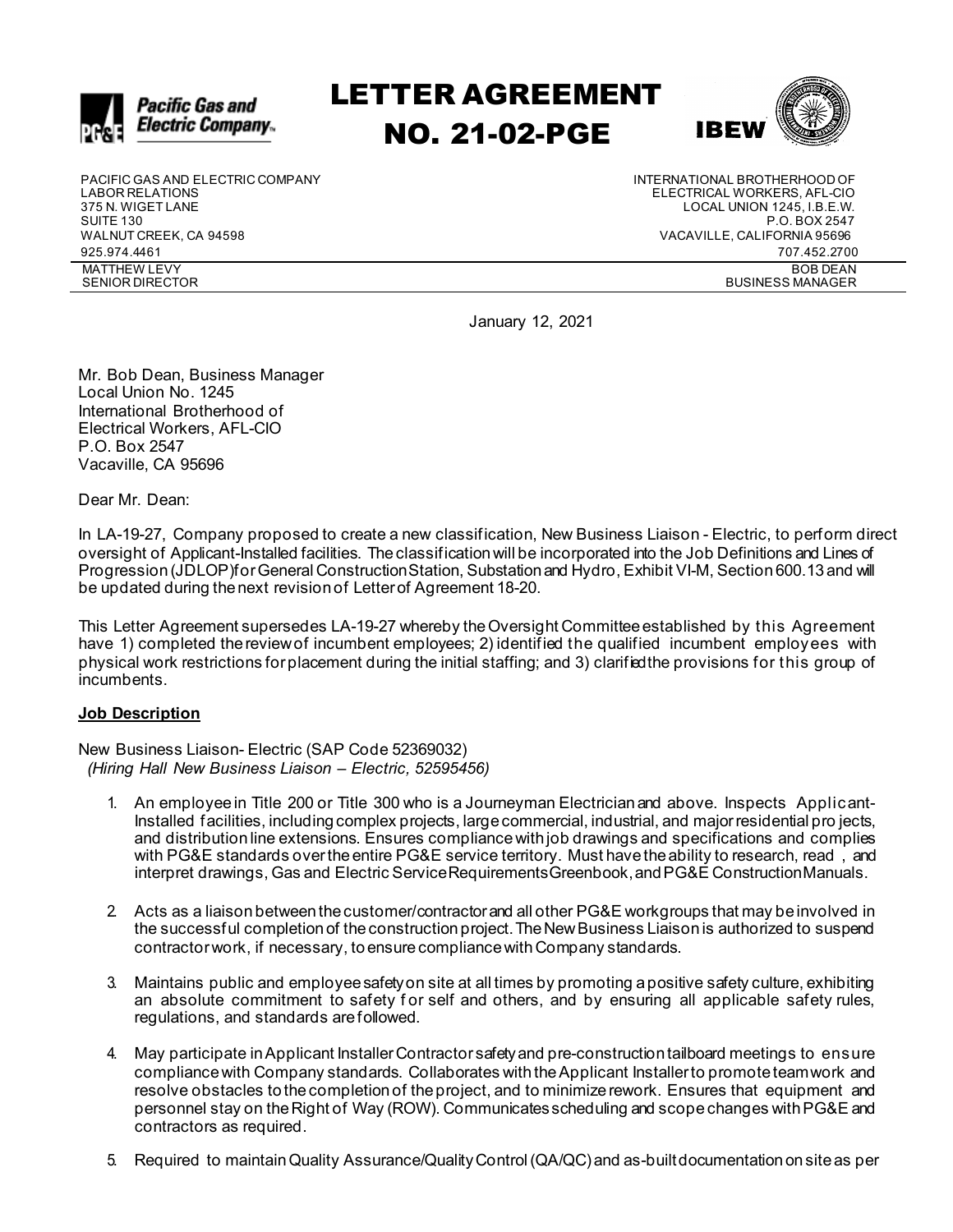PG&E Standards and turnovertimely, legible, and completedocumentsat theendof theproject.Reviews documents for completeness andcommunicatescompliancerequirementsof project.

- 6. Once qualif ied, shall perform standbyat Applicant work sites toensurethat all procedures for splicing and installationof equipment are f ollowed as notedinall applicablestandards.
- 7. Sets electric single phase 120/240 meters and returns all completed paperwork.
- 8. Performs inspectionof Applicant-Installed joint trenchfacilities, including but not limited to installation of underground electric cable, transformers,switches,and splicing.
- 9. Required training will include Applicant Installation, Customer Facing Skills, Electric Technical Standards, and Underground 1 and Advanced Underground, or other relevant training(s) as agreed upon by the Oversight Committee. All training must be completed prior to inspecting the installation of primary electric cables, transf ormers, switches, splices,etc.
- 10. Incumbent employees must passapplicabletests/test batteries as agreed to by theCompany and Union, which may include the Work Orientation Inventory, Physical Test Battery, Industrial Skills Test, or new tests deemed appropriate and agreed to by the parties. In addition to the aforementioned training, candidates hired as Unrestricted Appointments mustpass the Post-Offer Physical Assessment and any other t raining deemed appropriateby theCompany.
- 11. Any candidatehired into an unrestrictedvacancy must be a journeyman Electrician. Designation as a qualified journeymanrequires; (1) successful completionof a P G&E Electrician apprenticeship o r an IBEW/Joint Apprenticeship Training Committee(JATC) sanctioned Electricianapprenticeship (e.g. , Inside Wireman), or (2) presently working as a qualif ied journeymaninanelectricianclassification.
- 12. Valid Class C Driver's Licenserequired.

## **Headquarters**

Employee shall be covered under the provisions of Title 300 and may be transferred in accordance with Title 301.

## **Staffing**

- 1. Incumbent employees currently performing this work who have physical work restrictionsf rom their current classificationwereprovided preferentialconsiderationduring theinitial staffing, and wag e protection as described below. A subcommittee identified employees who were currently performing this work and agreed upon a list which was used foroffering initial positions. Incumbent employees who accepted a New Business Liaisonvacancy during theinitial staffingshall maintaintheir current wage and be entitled to all future general wage increases for as long as they hold the New Business Liaison classification.
- 2. In order to properly assign the incumbentemployees into the New Business Liaison role while maintaining their current wage treatment, the following job titles will be created for incumbents who were Electric Crew Foreman and Lineman, respectively:
	- A. New Business Liaison–Elec Crew Fmn (PIO) (SAP Code 52574624)
	- B. New Business Liaison-Lineman (PIO) (SAP Code 52574625)
- 3. The Oversight Committee clarified thefollowingprovisions forincumbent employees:
	- A. Meet training requirements of New Business Liaison
	- B. Job assignments and overtimewill beadministered as NewBusiness Liaison(i.e.,noteligible f or divisionprearranged oremergency overtime)
	- C. Retain wage treatment as Electric Crew Foreman or Lineman, based on current classification including future general wage increases.
	- D. Eligibleto retain current LA 19-17 premium, as applicable
	- E. Not eligiblefor any newspecial agreements forElectric T&D (i.e., LA 20-43)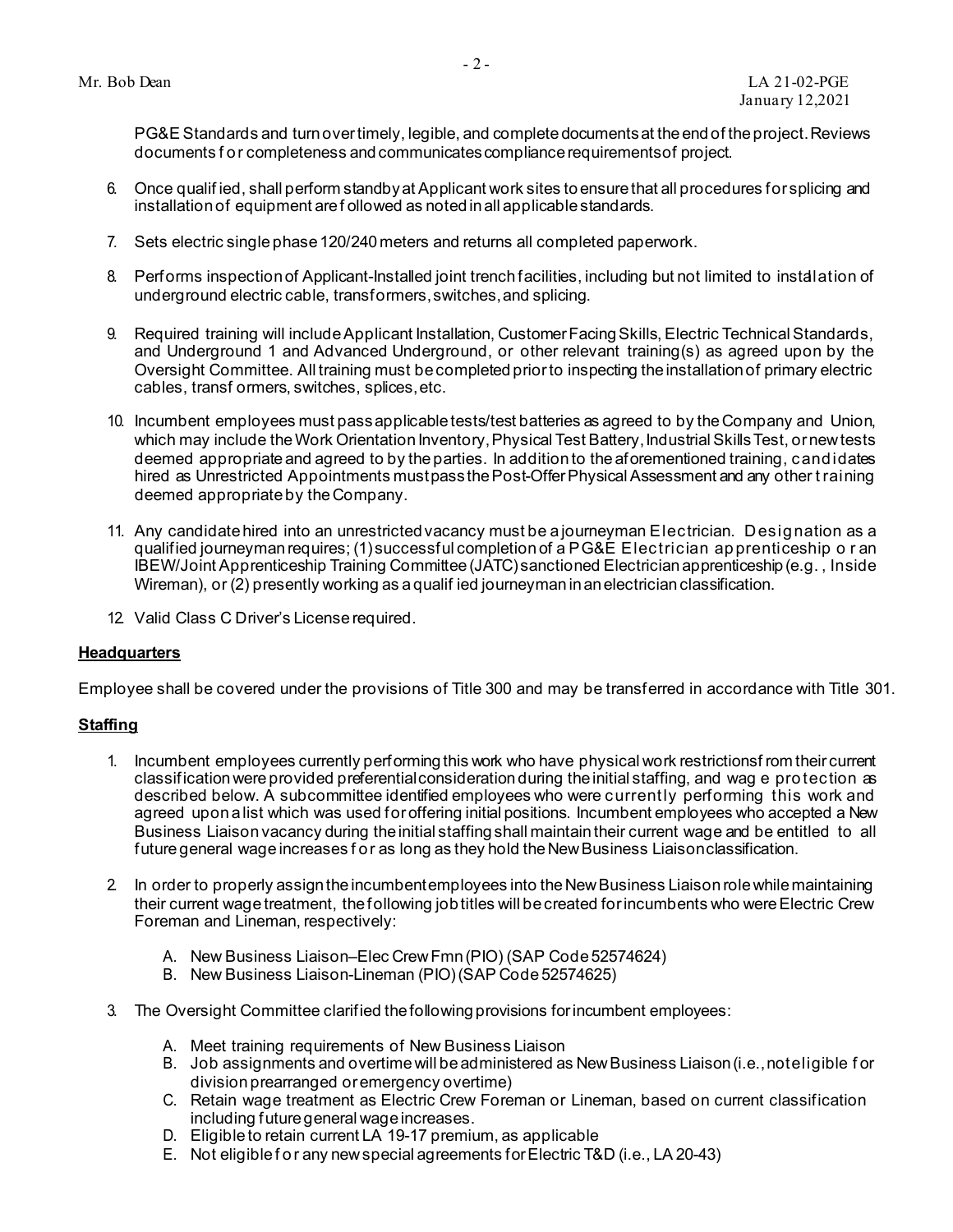- F. Continue to follow Title 201 application for expense provisions
- G. Qualif ied bidderto NewBusiness Liaisonoutsideof promotion/demotion area
- H. Qualif ied "D"bidderto classificationsintheElectric T& D Line of Progression, and subject to assessment and training planif awarded position

## **Special Provisions**

- 1. Qualif ied employees inthereturnto work process priortobeing approvedforlong term dis ability ("LTD") shall be given preferential consideration for a Title 300 New Business Liaison vacancy under the Return to Work provisions of Letterof Agreement 18-02.
- 2 Title 300 New Business Liaison Electric will be in the General Construction Station, Substation and Hydro Department. The New Business Liaison - Electric will be available to perform inspection in Title 300 and Title 200 Electric Transmission and Distribution.
- 3. Employees who areJourneyman and abovein the Line of Progression, may beused tosupplement crews for work which they are qualif ied todo when not performing inspection duties. Such assignments shall be subject to appropriate upgrade for the work performed.
- 4. Employees who bid or are hired into this classification will not have their bids or transfers considered under the provisions of Title305 or Title 205for a periodof 24months. It is not intended tochangethetemporary upgrade provisions of Section305.4.
- 5. The Company and Union each appointed three members to be part of an Oversight Committee. The Oversight Committee determined initial placement of incumbent employees who have physical work restrictions (ConfidentialAttachment 1)and will review and attempt to resolveany issues that m ay arise regarding this Letter of Agreement within forty-five (45) days. Issues that the Oversight Committee cannot resolve will be subject to the party's grievance procedure, and Subsection 102. 3(a)(2) timelines will be waived f orthe45-day period.

## **2019 Wage Rate**

New Business Liaison–Electric (52369032) \$55.78

## **GENERAL CONSTRUCTIONCLASSIFICATIONCONSIDEREDASSAME ORHIGHER/ELIGIBLE BASED ONSENIORITY**

## **ELECTRICIAN LINE OF PROGRESSION**

| <b>Classification</b>                                  | Same or Higher/Eligible Classifications |
|--------------------------------------------------------|-----------------------------------------|
| New Business Liaison - 52369032                        | Electrician GC $-50010152$              |
| New Business Liaison-Elec Crew Fmn (PIO) -             | Electrician $-50010049$                 |
| 52574624 **                                            | Electrician Switching - 50070742        |
| New Business Liaison-Lineman (PIO) - 52574625<br>$***$ | *Working Foreman $B - 50251367$         |
|                                                        |                                         |

\* Must have previously held the position of Electrician GC

\*\* Must have previously held the position of Electrician to be considered qualified f or Electrician classifications

This proposal has beendiscussed with BusinessManagerBob Deanand SeniorAssistant Business ManagerBobGerstle.